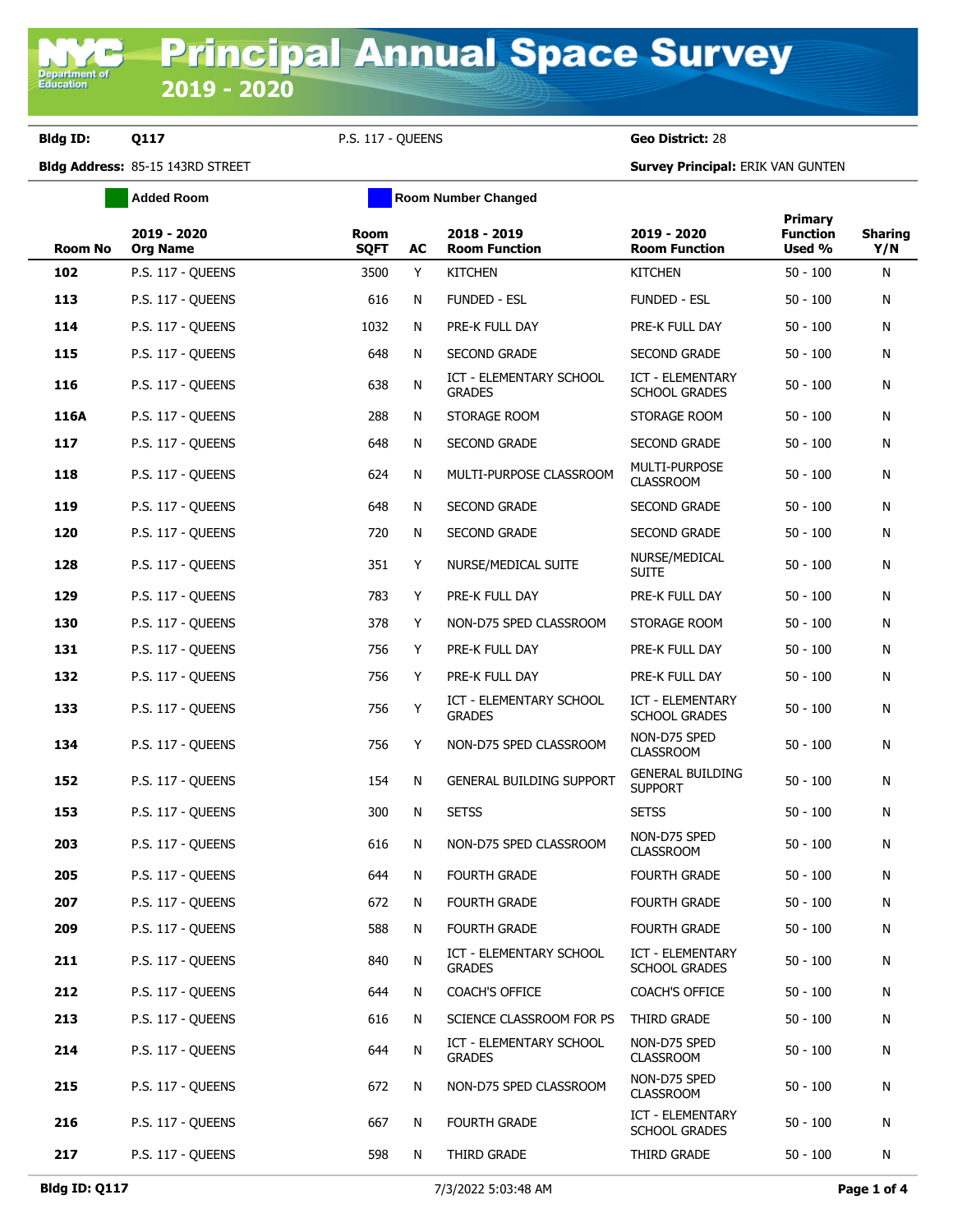**Bldg ID: Q117** P.S. 117 - QUEENS **Geo District:** 28

**Added Room Room Room Number Changed** 

**Bldg Address:** 85-15 143RD STREET **Survey Principal:** ERIK VAN GUNTEN

| Room No       | 2019 - 2020<br><b>Org Name</b> | <b>Room</b><br><b>SQFT</b> | AC | 2018 - 2019<br><b>Room Function</b>             | 2019 - 2020<br><b>Room Function</b>      | <b>Primary</b><br><b>Function</b><br>Used % | <b>Sharing</b><br>Y/N |
|---------------|--------------------------------|----------------------------|----|-------------------------------------------------|------------------------------------------|---------------------------------------------|-----------------------|
| 218           | P.S. 117 - QUEENS              | 624                        | N  | THIRD GRADE                                     | THIRD GRADE                              | $50 - 100$                                  | N                     |
| 219           | P.S. 117 - QUEENS              | 648                        | N  | THIRD GRADE                                     | THIRD GRADE                              | $50 - 100$                                  | N                     |
| 220           | P.S. 117 - QUEENS              | 675                        | N  | NON-D75 SPED CLASSROOM                          | PHYSICAL THERAPY                         | $50 - 100$                                  | N                     |
| 224           | P.S. 117 - QUEENS              | 182                        | Y  | AP'S OFFICE                                     | OTHER OFFICE                             | $50 - 100$                                  | N                     |
| 229           | P.S. 117 - QUEENS              | 756                        | Y  | KINDERGARTEN                                    | KINDERGARTEN                             | $50 - 100$                                  | N                     |
| 230           | P.S. 117 - QUEENS              | 756                        | Υ  | ICT - ELEMENTARY SCHOOL<br><b>GRADES</b>        | NON-D75 SPED<br><b>CLASSROOM</b>         | $50 - 100$                                  | N                     |
| 231           | P.S. 117 - QUEENS              | 756                        | Y  | KINDERGARTEN                                    | KINDERGARTEN                             | $50 - 100$                                  | N                     |
| 232           | P.S. 117 - QUEENS              | 756                        | Y  | KINDERGARTEN                                    | KINDERGARTEN                             | $50 - 100$                                  | N                     |
| 233           | P.S. 117 - QUEENS              | 756                        | Y  | <b>FIRST GRADE</b>                              | KINDERGARTEN                             | $50 - 100$                                  | N                     |
| 234           | P.S. 117 - QUEENS              | 756                        | Y  | MULTI-PURPOSE CLASSROOM                         | <b>GUIDANCE OFFICE</b>                   | $50 - 100$                                  | N                     |
| 251           | P.S. 117 - OUEENS              | 336                        | Y  | PRINCIPAL'S OFFICE                              | PRINCIPAL'S OFFICE                       | $50 - 100$                                  | N                     |
| 252           | P.S. 117 - QUEENS              | 360                        | Y  | DUPLICATING/COPY ROOM                           | DUPLICATING/COPY<br><b>ROOM</b>          | $50 - 100$                                  | N                     |
| 253           | P.S. 117 - QUEENS              | 576                        | Y  | <b>GENERAL/MAIN OFFICE</b>                      | <b>GENERAL/MAIN</b><br><b>OFFICE</b>     | $50 - 100$                                  | N                     |
| 260           | P.S. 117 - OUEENS              | 336                        | N  | SAVE/SUSPENSION ROOM                            | SAVE/SUSPENSION<br>ROOM                  | $50 - 100$                                  | N                     |
| 270           | P.S. 117 - QUEENS              | 120                        | N  | <b>SPEECH</b>                                   | <b>SPEECH</b>                            | $50 - 100$                                  | N                     |
| 271           | P.S. 117 - QUEENS              | 120                        | N  | <b>SPEECH</b>                                   | <b>SPEECH</b>                            | $50 - 100$                                  | N                     |
| <b>271AUD</b> | P.S. 117 - QUEENS              | 4526                       | N  | AUDITORIUM                                      | AUDITORIUM                               | $50 - 100$                                  | N                     |
| 301           | P.S. 117 - QUEENS              | 672                        | N  | MULTI-PURPOSE ROOM                              | MULTI-PURPOSE<br><b>ROOM</b>             | $50 - 100$                                  | N                     |
| 303           | P.S. 117 - QUEENS              | 616                        | Y  | <b>COMPUTER LAB</b>                             | <b>COMPUTER LAB</b>                      | $50 - 100$                                  | N                     |
| 305           | P.S. 117 - OUEENS              | 644                        | N  | ART ROOM                                        | ART ROOM                                 | $50 - 100$                                  | N                     |
| 307           | P.S. 117 - QUEENS              | 984                        | Y  | LIBRARY                                         | LIBRARY                                  | $50 - 100$                                  | N                     |
| 309           | P.S. 117 - QUEENS              | 273                        | Y  | <b>GUIDANCE OFFICE</b>                          | AP'S OFFICE                              | $50 - 100$                                  | N                     |
| 311           | P.S. 117 - QUEENS              | 696                        | N  | SCIENCE CLASSROOM FOR PS                        | SCIENCE CLASSROOM<br>FOR PS              | $50 - 100$                                  | N                     |
| 312           | P.S. 117 - QUEENS              | 644                        | N  | SCIENCE CLASSROOM FOR PS                        | SCIENCE CLASSROOM<br>FOR PS              | $50 - 100$                                  | N                     |
| 313           | P.S. 117 - QUEENS              | 616                        | N  | <b>HEARING/VISION</b>                           | ART ROOM                                 | $50 - 100$                                  | N                     |
| 314           | P.S. 117 - QUEENS              | 644                        | N  | <b>FUNDED - ESL</b>                             | FUNDED - ESL                             | $50 - 100$                                  | N                     |
| 315           | P.S. 117 - QUEENS              | 667                        | N  | FIFTH GRADE                                     | FIFTH GRADE                              | $50 - 100$                                  | N                     |
| 316           | P.S. 117 - QUEENS              | 770                        | N  | FIFTH GRADE                                     | FIFTH GRADE                              | $50 - 100$                                  | N                     |
| 317           | P.S. 117 - QUEENS              | 624                        | N  | <b>ICT - ELEMENTARY SCHOOL</b><br><b>GRADES</b> | ICT - ELEMENTARY<br><b>SCHOOL GRADES</b> | $50 - 100$                                  | N                     |
| 318           | P.S. 117 - QUEENS              | 624                        | N  | FIFTH GRADE                                     | FIFTH GRADE                              | $50 - 100$                                  | N                     |
| 319           | P.S. 117 - QUEENS              | 675                        | N  | NON-D75 SPED CLASSROOM                          | NON-D75 SPED<br><b>CLASSROOM</b>         | $50 - 100$                                  | N                     |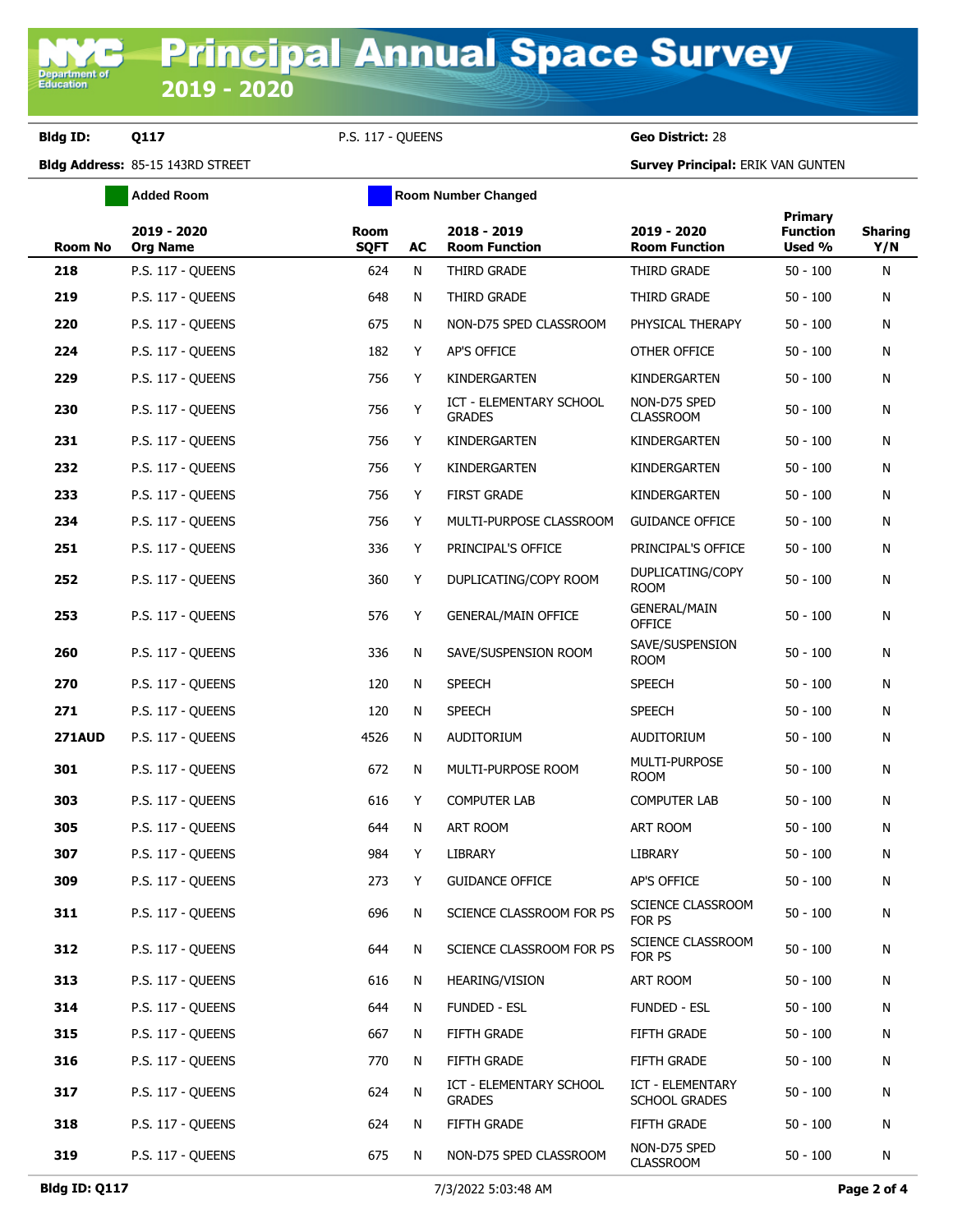**Bldg ID: Q117** P.S. 117 - QUEENS **Geo District:** 28

**Bldg Address:** 85-15 143RD STREET **Survey Principal:** ERIK VAN GUNTEN

|                | <b>Added Room</b>                                                                                                                                                                                 | Room Number Changed        |    |                                     |                                           |                                      |                       |
|----------------|---------------------------------------------------------------------------------------------------------------------------------------------------------------------------------------------------|----------------------------|----|-------------------------------------|-------------------------------------------|--------------------------------------|-----------------------|
| <b>Room No</b> | 2019 - 2020<br><b>Org Name</b>                                                                                                                                                                    | <b>Room</b><br><b>SQFT</b> | AC | 2018 - 2019<br><b>Room Function</b> | 2019 - 2020<br><b>Room Function</b>       | Primary<br><b>Function</b><br>Used % | <b>Sharing</b><br>Y/N |
| 320            | P.S. 117 - QUEENS                                                                                                                                                                                 | 648                        | N  | <b>FIFTH GRADE</b>                  | <b>FIFTH GRADE</b>                        | $50 - 100$                           | N                     |
| 324            | P.S. 117 - QUEENS                                                                                                                                                                                 | 168                        | Y  | AP'S OFFICE                         | AP'S OFFICE                               | $50 - 100$                           | N                     |
| 325            | P.S. 117 - QUEENS                                                                                                                                                                                 | 120                        | Y  | SOCIAL WORKER/COUNSELOR             | SOCIAL<br>WORKER/COUNSELOR                | $50 - 100$                           | N                     |
| 329            | P.S. 117 - QUEENS                                                                                                                                                                                 | 756                        | Y  | <b>FIRST GRADE</b>                  | <b>FIRST GRADE</b>                        | $50 - 100$                           | N                     |
| 330            | P.S. 117 - QUEENS                                                                                                                                                                                 | 756                        | Y  | <b>FIRST GRADE</b>                  | ICT - ELEMENTARY<br><b>SCHOOL GRADES</b>  | $50 - 100$                           | N                     |
| 331            | P.S. 117 - QUEENS                                                                                                                                                                                 | 756                        | Y  | NON-D75 SPED CLASSROOM              | NON-D75 SPED<br><b>CLASSROOM</b>          | $50 - 100$                           | N                     |
| 332            | P.S. 117 - QUEENS                                                                                                                                                                                 | 756                        | Y  | NON-D75 SPED CLASSROOM              | NON-D75 SPED<br><b>CLASSROOM</b>          | $50 - 100$                           | N                     |
| 333            | P.S. 117 - OUEENS                                                                                                                                                                                 | 756                        | Y  | <b>FIRST GRADE</b>                  | <b>FIRST GRADE</b>                        | $50 - 100$                           | N                     |
| 334            | P.S. 117 - QUEENS                                                                                                                                                                                 | 756                        | Y  | <b>FIRST GRADE</b>                  | <b>FIRST GRADE</b>                        | $50 - 100$                           | N                     |
| 352            | P.S. 117 - QUEENS                                                                                                                                                                                 | 240                        | N  | <b>SETSS</b>                        | <b>SETSS</b>                              | $50 - 100$                           | N                     |
| 354            | P.S. 117 - OUEENS                                                                                                                                                                                 | 168                        | Y  | OTHER OFFICE                        | OTHER OFFICE                              | $50 - 100$                           | N                     |
| 358            | P.S. 117 - OUEENS                                                                                                                                                                                 | 336                        | N  | OCCUPATIONAL THERAPY                | <b>OCCUPATIONAL</b><br><b>THERAPY</b>     | $50 - 100$                           | N                     |
| 359            | P.S. 117 - QUEENS                                                                                                                                                                                 | 120                        | Y  | AP'S OFFICE                         | AP'S OFFICE                               | $50 - 100$                           | N                     |
| 362            | P.S. 117 - QUEENS                                                                                                                                                                                 | 56                         | N  | <b>GENERAL BUILDING SUPPORT</b>     | <b>GENERAL BUILDING</b><br><b>SUPPORT</b> | $50 - 100$                           | N                     |
| 371            | P.S. 117 - QUEENS                                                                                                                                                                                 | 368                        | N  | TEACHER'S ROOM                      | <b>TEACHER'S ROOM</b>                     | $50 - 100$                           | N                     |
| 371A           | P.S. 117 - QUEENS                                                                                                                                                                                 | 90                         | N  | OTHER OFFICE                        | OTHER OFFICE                              | $50 - 100$                           | N                     |
| 462            | P.S. 117 - QUEENS                                                                                                                                                                                 | 63                         | N  | STORAGE ROOM                        | STORAGE ROOM                              | $50 - 100$                           | N                     |
| 471B           | P.S. 117 - QUEENS                                                                                                                                                                                 | 640                        | N  | OTHER OFFICE                        | OTHER OFFICE                              | $50 - 100$                           | N                     |
| $B-1$          | P.S. 117 - QUEENS                                                                                                                                                                                 | 5989                       | N  | <b>GENERAL BUILDING SUPPORT</b>     | <b>GENERAL BUILDING</b><br><b>SUPPORT</b> | $50 - 100$                           | N                     |
| <b>BOIL</b>    | P.S. 117 - QUEENS                                                                                                                                                                                 | 24840                      | N  | <b>GENERAL BUILDING SUPPORT</b>     | <b>GENERAL BUILDING</b><br><b>SUPPORT</b> | $50 - 100$                           | N                     |
| <b>CAF</b>     | P.S. 117 - QUEENS                                                                                                                                                                                 | 6500                       | N. | STUDENT CAFETERIA                   | STUDENT CAFETERIA                         | 50 - 100                             | N                     |
| GYM            | P.S. 117 - QUEENS                                                                                                                                                                                 | 4380                       | N  | <b>GYMNASIUM</b>                    | <b>GYMNASIUM</b>                          | $50 - 100$                           | N                     |
|                | How many hallway bathrooms for students are there in your building?                                                                                                                               |                            |    |                                     |                                           | 5                                    |                       |
|                | Are any of the student bathrooms being shared by multiple schools?                                                                                                                                |                            |    |                                     |                                           | N                                    |                       |
|                | Are all the student bathrooms open throughout the day?                                                                                                                                            |                            |    |                                     |                                           | Y                                    |                       |
|                | Please identify the number of non-instructional spaces, not reported above, being used for<br>0<br>instructional purposes, academic intervention services, or therapeutic or counseling services: |                            |    |                                     |                                           |                                      |                       |
|                | Are any of those non-instructional spaces being shared?                                                                                                                                           |                            |    |                                     |                                           | N                                    |                       |